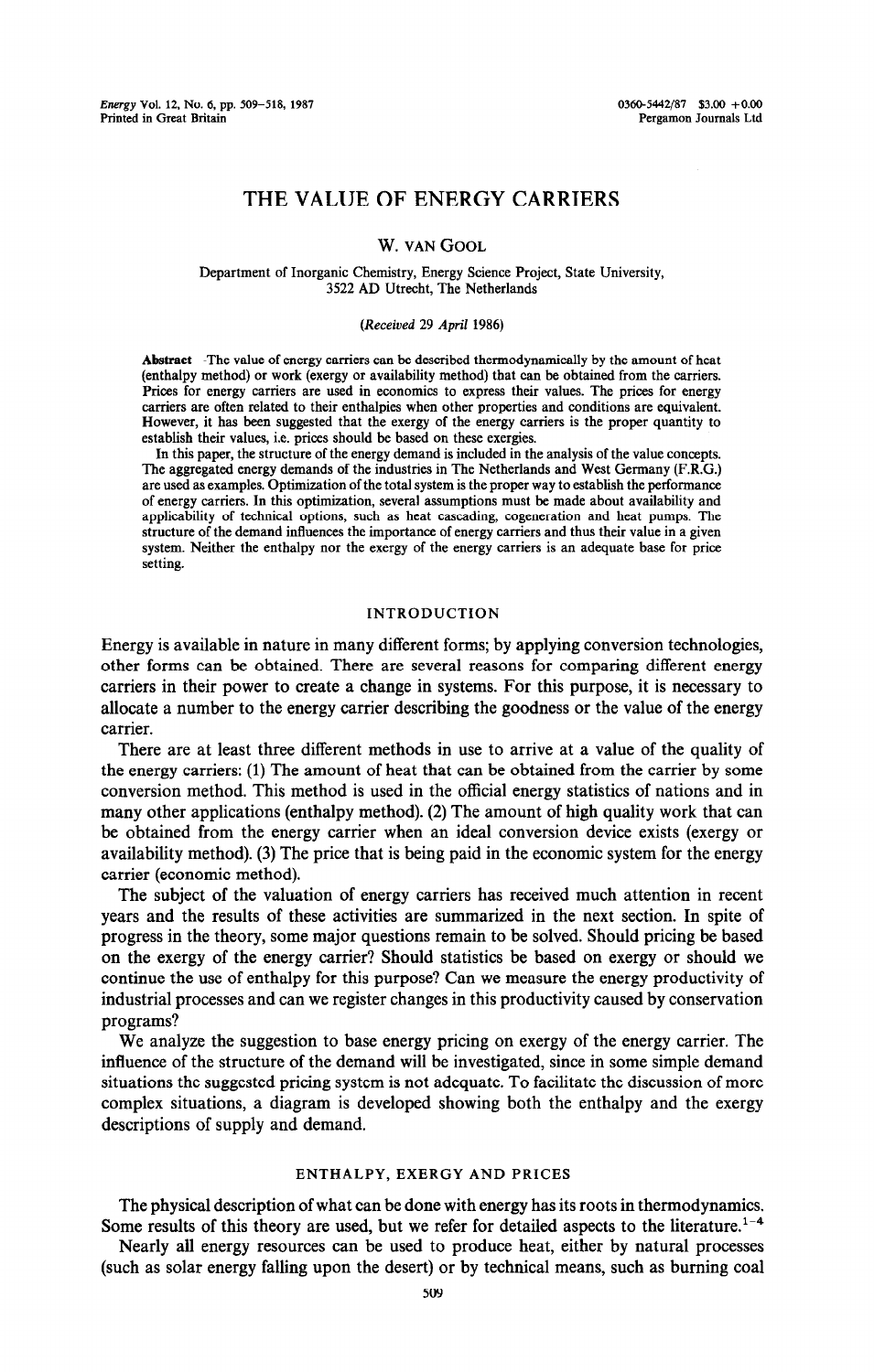in a furnace. Since the major part of the world energy use is based on making heat by burning fossil fuels, energy statistics are generally formulated in terms of the power of fuels to produce heat. Thermodynamics describes this heat under certain conditions through the concept of enthalpy.

There are problems with using the heat concept in describing the value of energy carriers. Some primary energy resources, such as water power and uranium, cannot be burned to produce heat. Gardel has analyzed this problem in great detail.<sup>5</sup> Furthermore, electricity plays an important role in society, but by taking the heat equivalent of electricity its value would be presented very inadequately. Official statistics recognize this fact by using a separate electricity balance. A problem is that heat as such is an insufficient characterization of the value of heat: heat of say  $1000K$  has greater value than heat at  $300K$ . The concept of value refers to the amount of high-quality work, such as electrical energy or mechanical energy, that can be obtained from an energy carrier when the proper conversion device exists. This amount of high-quality work is thermodynamically described as exergy or availability.

Details concerning the actual calculation of enthalpy and exergy of materials, mixtures, and processes have been discussed.<sup>4,6-8</sup> For fossil fuels, the differences are limited but as soon as heat, especially low temperature heat, plays a role, important differences occur in values and in interpretation. Even when heat is produced with 90% enthalpy efficiency, the exergy efficiency may be as low as 10%. Many operations in society occur with a low exergy efficiency.<sup>9</sup>

Since heat at different temperatures is used in the following discussion, aspects of the reference state must be mentioned here. Experimentally, differences of thermodynamic quantities between states are measured and one uses a set of reference states in order to attach values for these quantitites to states. Generally, pure compounds at 298.15 K under a pressure of 101.3 kPa (1 atm) are used as reference. In exergy calculations, we want to know the maximum amount of work that may be obtained when fuels are burned under practical conditions. Then nature is used as reference state. All waste heat disappears in the environmental reservoir, which is assumed to be at 298.15 K. This approach places heat in a special position with respect to the chemicals used in the processes: they return to a dead state. For heat, the dead state would be 0 K. It is easily demonstrated that, when heat goes from a high temperature  $T_1$  to a lower temperature  $T_2$ , the maximum amount of high quality work that can be obtained is given by the fraction  $1 - (T_2/T_1)$ , which is the Carnot factor and will be used here to describe the quality of heat (see also the Appendix). In summary, the enthalpy method refers to heat amounts, whereas the exergy method represents the possibility to produce high-quality work. This is the reason for the proposal<sup>10-13</sup> to use exergy values for the pricing of energy carriers: performing highquality work is considered to be the essential function of energy, not the production of heat.

This interpretation of the value of energy in society includes a value judgment: energy shall be used in such a manner as to induce the largest changes in some acceptor system. But what happens when society needs only small changes on a large scale, such as the heating of buildings and homes?

### **DIAGRAM OF SUPPLY, DEMAND, AMOUNT AND QUALITY**

It is useful theoretically to describe energy-conversion processes as the interaction of an energy donor with an energy-accepting system. This interpretation can be used not only for the overall process, but it is also true for steps on a molecular scale. This approach has been described earlier.<sup>14</sup> In complex energy systems, the same approximation is followed.

It is assumed that all supplies (primary and secondary energy carriers) and all needs (secondary energy carriers and the final energy function) are available as continuous flows at one location. Thus, energy storage and energy transport are neglected. The theory is not a pure academic exercise because of these restrictions, since industrial flow processes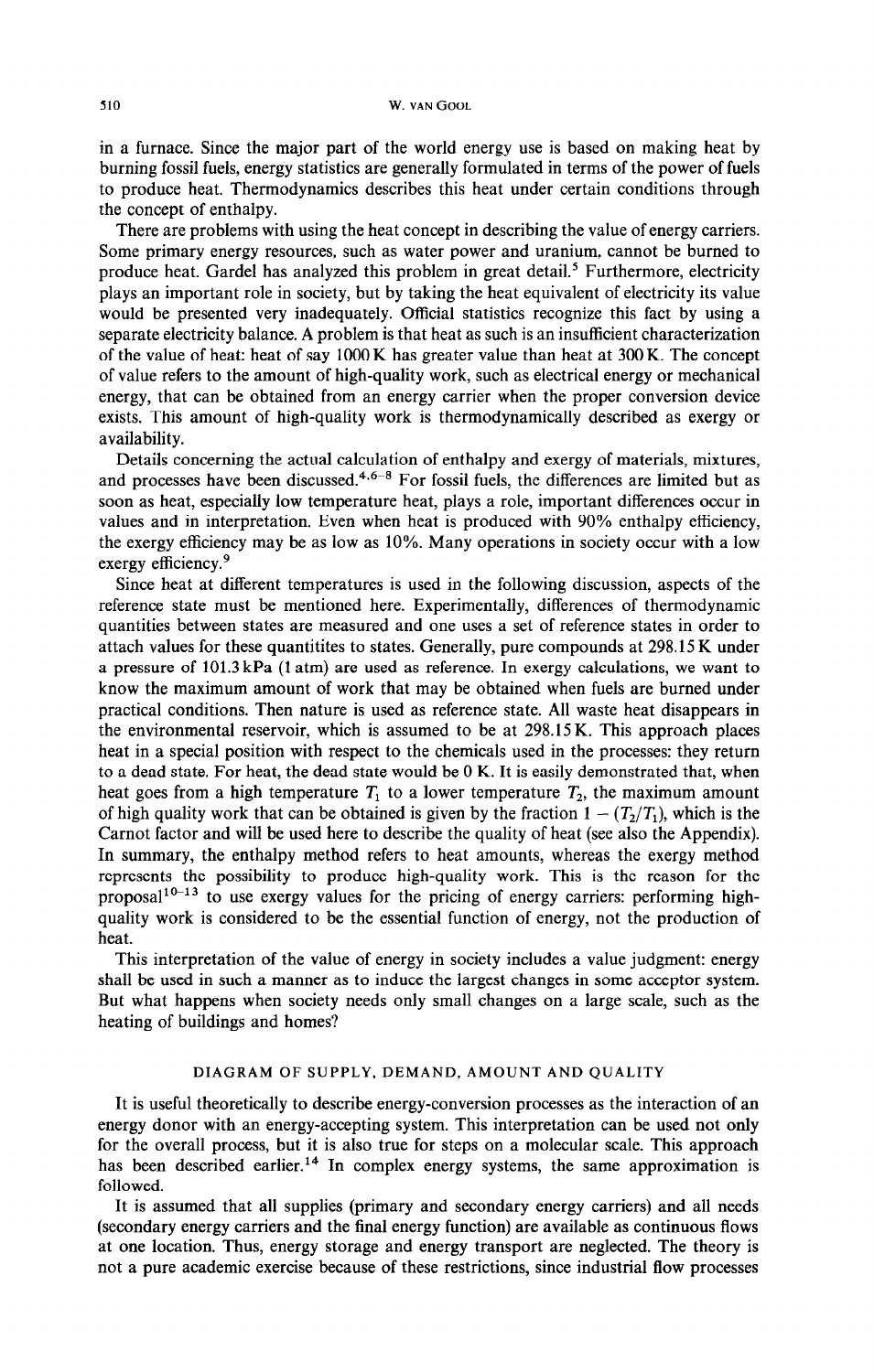and industrial complexes are often analyzed for these conditions.

The amounts of energy in the enthalpy description can be summed for the donors and acceptors, leading to the enthalpy efficiency of the operation. However, information about the quality is lost in this procedure. For this reason, it is useful to introduce the concept of quality of the different needs and supplies as follows:

quality = 
$$
Q = \frac{\text{(amount of exergy)}}{\text{(amount of enthalpy)}} = \frac{\Delta B}{\text{-(} - \Delta H)}
$$
. (1)

It is understood that the amounts are theoretical maxima for the donor process and theoretical minima for the function to be fulfilled in the acceptor process. Thermodynamics shows that

$$
\Delta B = -\Delta H + T_0 \ast \Delta S, \tag{2}
$$

where  $\Delta S$  is the entropy change of the process by which the exergy of energy carriers or of final energy functions is established and  $T_0$  is the absolute temperature of the general heat reservoir (298.15 K). Thus,

$$
Q = 1 + T_0 * \Delta S / (-\Delta H). \tag{3}
$$

Several situations are important: (a) For some forms of high-quality energy (e.g. mechanical and electrical energy), no entropy change is involved and thus  $Q = 1$ . (b) The processes **used** to evaluate the exergy of chemical energy carriers do not necessarily have a zero entropy change. Thus,  $\Delta S$  can be larger than one (this happens when the number

| Heat                                        |      | Q                       |                     |      |
|---------------------------------------------|------|-------------------------|---------------------|------|
| K                                           | °C   | °F                      |                     |      |
| 298                                         | 25   | 77                      | 0.00                |      |
| 363                                         | 90   | 158                     | 0.18                |      |
| 398                                         | 125  | 257                     | 0.25                |      |
| 993                                         | 720  | 1320                    | 0.70                |      |
| 2982                                        | 2705 | 4901                    | 0.90                |      |
| Chemical energy <sup>+</sup><br>at 298.15 K |      | $-\Delta H$<br>(kJ/mol) | ΔS<br>$(J/(mol*K))$ | Q    |
| Methane (HHV)                               |      | 890.9                   | $-242.6$            | 0.92 |
| Methane (LHV)                               |      | 802.7                   | 5.0                 | 1.00 |
| Carbon                                      |      | 393.7                   | 3.0                 | 1.00 |
| Hydrogen (HHV)                              |      | 286.0                   | $-163.1$            | 0.83 |
| Hydrogen (HLV)                              |      | 241.9                   | $-228.7$            | 0.98 |
| Butane (HHV)                                |      | 2880.1                  | $-437.8$            | 0.95 |
| Butane (LHV)                                |      | 2659.6                  | 156.2               | 1.03 |

Table 1. Quality Q of some energy carriers

t The data were obtained with programs avaifable from the authors. The results are close to what has been calculated with the best available data elsewhere.<sup>3</sup>

of gas molecules in the processes increases) and consequently the quality may be greater than one. Generally,  $Q$  does not differ greatly from one for fossil fuels, as is illustrated in Table 1. When heat is available as a continuous flow at a temperature  $T$  (Kelvin), the maximum amount of work with  $Q = 1$  that can be obtained is given by the Carnot factor

$$
Q = 1 - (T_0/T). \tag{4}
$$

When a batch at temperature *T* is cooled down to the reference temperature, another formula<sup>5,8</sup> must be used. Some quality values for heat are collected in Table 1.

It is possible to plot the amounts of both demand and supply  $(-\Delta H)$  as a function of the quality  $Q$ . Here, the energy amounts are plotted with arrows, as a symbolic representation of the Dirac-delta functions. These diagrams will be indicated as HQSDdiagrams, since enthalpy  $(H)$ , quality  $(Q)$  as a measure for the corresponding amount of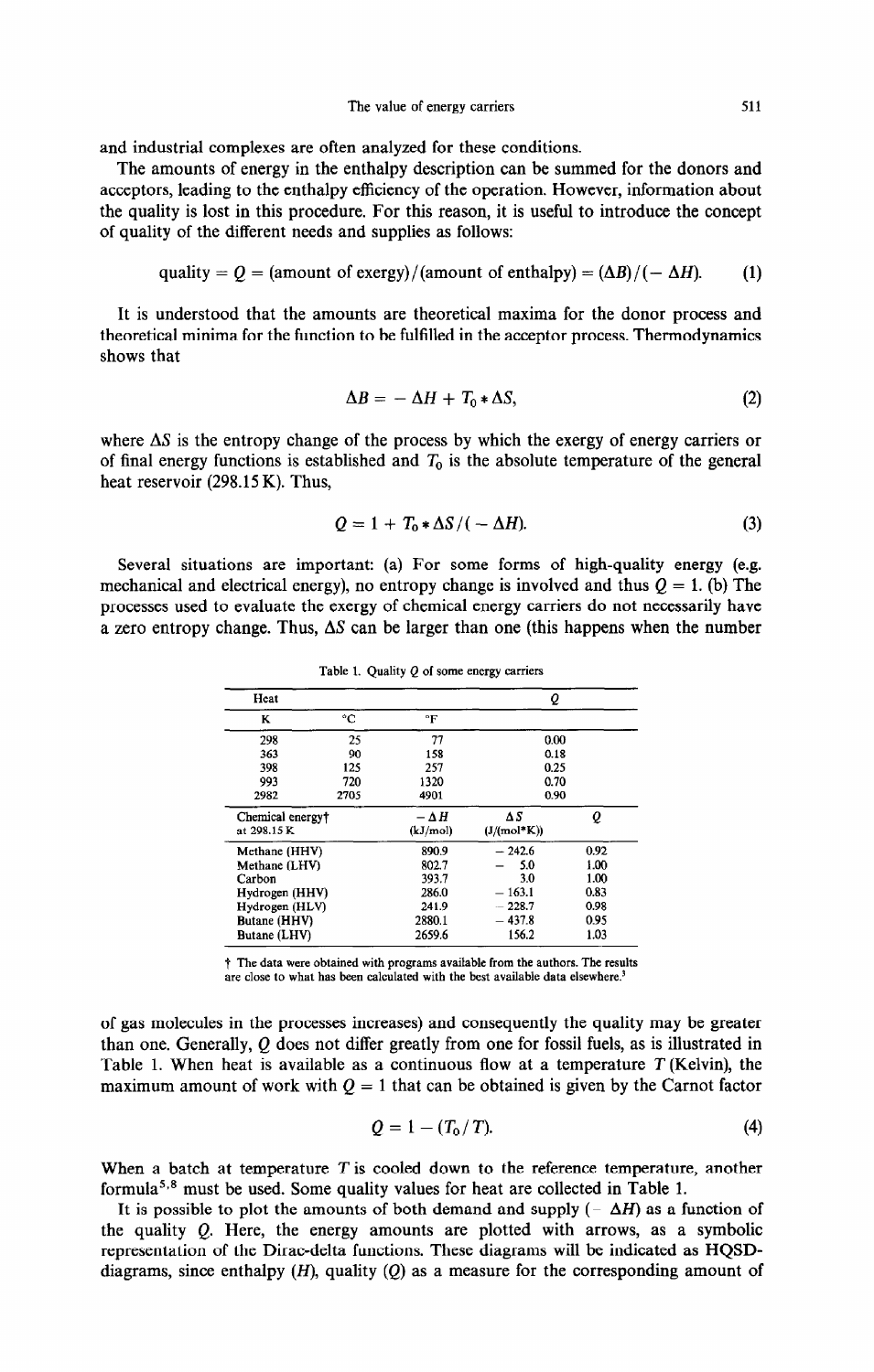exergy, supply  $(S)$ , and demand  $(D)$  are all presented in this diagram. The word virtue has been used in the literature for what is called here quality.<sup>16,17</sup> Although the concepts are equivalent, the graphical presentation is different from the method used in this paper. Quality according to our interpretation occurred in other energy conservation studies.<sup>18</sup>

The HQSD-diagrams are useful to illustrate aspects of energy-conversion processes. Energy donation is presented with arrows up when energy with one well-defined quality value is used; the energy-accepting action is presented with arrows down. The amount  $(\Delta H)$  times the quality presents the exergy involved. In a conversion process, the total amount of exergy used to fulfill demand can not be larger than the amount of exergy donated. Given a demand pattern (the accepting system), we may calculate the minimum amount of exergy necessary to meet this demand. Comparing this demand with the actual amount of exergy used under practical conditions, we obtain the exergy-efficiency of the process.



Fig. 1. Steam production from fossil fuels.

In Fig. 1, the situation is sketched when fossil fuels with an approximate quality of unity are burned and the heat is converted into high-pressure and high-temperature steam. This process may occur with 90% enthalpy-efficiency, but the quality of the steam is below 0.7, as has been shown in the literature.<sup>5,9</sup> Thus, once steam has been made, at least 37% of the originally available exergy is lost. In actual applications, we do not use steam to meet demands above  $Q = 0.6$ .

The burning of fossil fuels followed by the production of steam constitutes a major application in electricity production and in the heat-requiring industry. In electricity production, steam is used for the production of electricity with  $Q = 1$ , together with a large amount of heat with a very low quality (Fig. 2). In modern utilities, electricity is produced at 40% enthalpy- or exergy-efficiency with respect to the used fuels or at 63% with respect to the intermediate steam. These are very high exergy efficiencies compared to those reached in other industrial processes. Since enthalpy can not be lost, the remaining 60% occurs as waste heat with a very low exergetic value.

### SUPPLY OPTIMIZATION FOR COMPLEX DEMAND PATTERN

The objective is to study the value of energy carriers by means of optimization of the supply in complex demand situations, such as chemical processes or larger industrial complexes. In these situations, many heat requirements exist on different levels. When it is assumed that in many applications the function of the demand at a certain quality value is just to keep, for example, materials or goods for some time at the temperature level corresponding to that quality, a part of the heat may be available for use at a lower quality. This consideration leads to the possibility of heat cascading. The re-use flows are described as hot streams. Other forms to manipulate heat may be available. The heat pump uses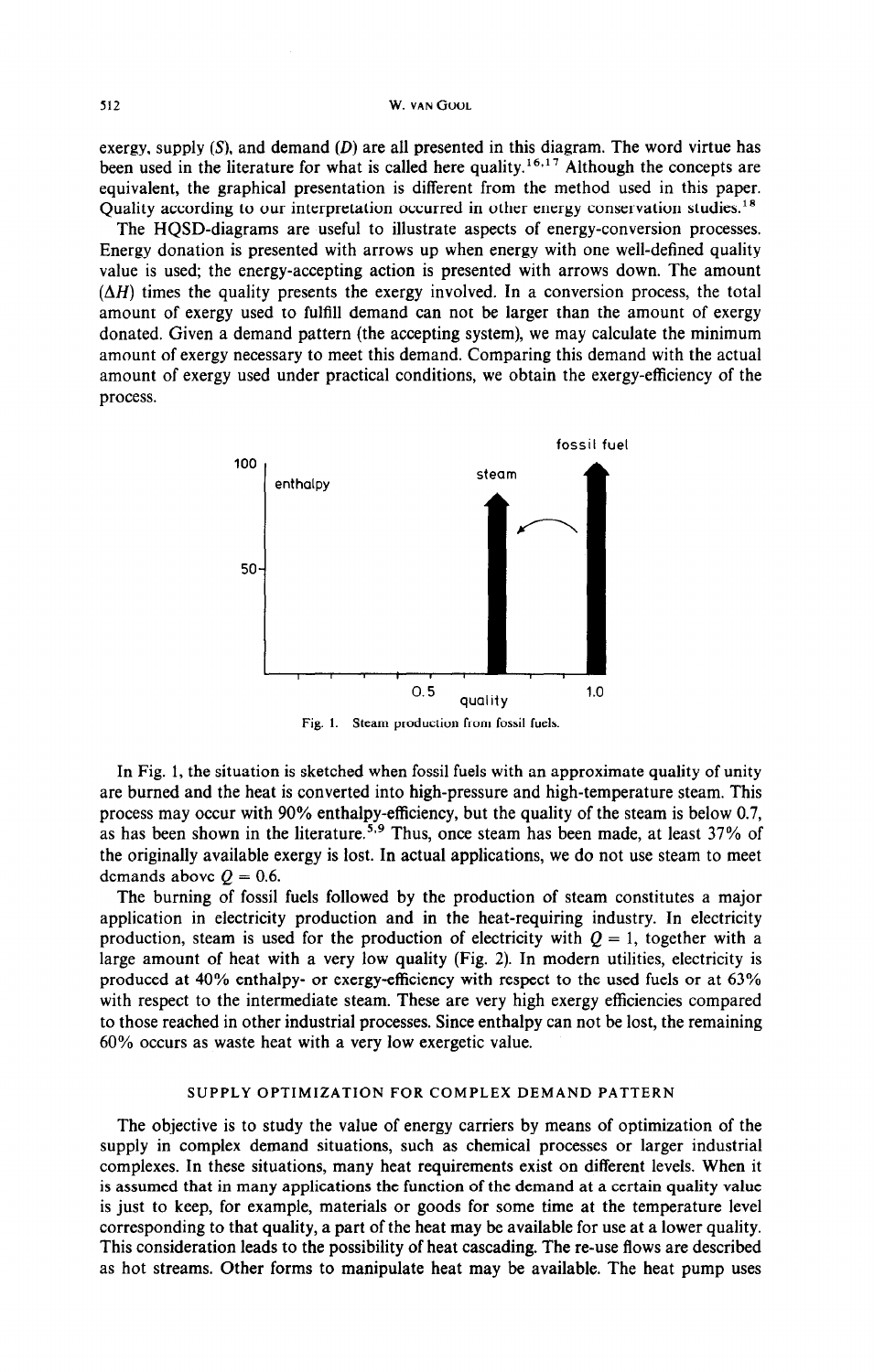

Fig. 2. Electricity production from steam.

electricity to upgrade heat. Cogeneration is used when both electricity and low-quality heat are required. In addition to a high-quality fossil fuel, other low quality energy carriers may be available, for example, geothermal heat. The system has many options, since one or more of the technical options (heat exchangers, cogeneration, heat pump, low-quality energy carriers) might not be available. Optimization calculations are described elsewhere<sup>20</sup> but some preliminary results are used here for illustration. The following problem has been studied by Linnhoff and Flower in detail, $2^{1,22}$  using enthalpy-temperature diagrams. The subject is important, since heat integration is the major option for increasing the energy productivity in industry. Although there are practical differences between the method of Linnhoff and Flower and the method used by us, the two approaches lead to similar results with respect to the use of cogeneration and heat pumps.

For illustration, we use the integrated heat demand of industry. There is the problem of the available statistics. For the F.R.G. and The Netherlands, the structure of the industrial heat capacity demand is roughly known.<sup>23,24</sup> The electricity demand of industry has been added to the available heat data. For several reasons, high accuracy should not be attached to these data. It is known, for example, that the large heat requirement for low Q-values in the Dutch situation has been reduced considerably by conservation measures.

The plot of enthalpy vs  $T$ can be converted to a plot of enthalpy vs  $Q$  by using

$$
\Delta H_i(Q) = C(T) * \Delta T, \quad Q = 1 - (T_0/T), \quad \Delta Q = T_0 * \Delta T / T^2. \tag{5}
$$

Here,  $\Delta Q$  and  $\Delta T$  are corresponding and  $C(T)$  is the (average) heat-capacity demand in the range  $\Delta T$  according to Fig. 3.

The demand sketched in Figs. 3 and 4 can be met by using a fossil fuel with quality 1. It assumed that this process occurs with an efficiency of 85%. Next, it is assumed that 90% of the heat used at a certain level becomes available for use at lower levels. It may happen that too much enthalpy is available due to heat cascading: this result is shown in Table 2 as EXCESS. The levels are indicated by  $D = 10*Q$ . The electricity demand is shown on level 10. It is assumed that electricity is produced from the fossil fuel with 40% efficiency.

Important is the level where the excess is zero. It corresponds to the pinch in the theory of Linnhoff and Flower: below the pinch, no direct heat input is required.

The amount of primary energy can be calculated for the two situations. The results are summarized in Table 3.

The situations with and without heat cascading are extremes. Without heat exchangers, all of the heat at a particular quality level may be required and no waste heat is available for heat cascading. This type of behavior occurs in chemical processes when endothermic reactions take place. The description is certainly not true for all industrial energy use.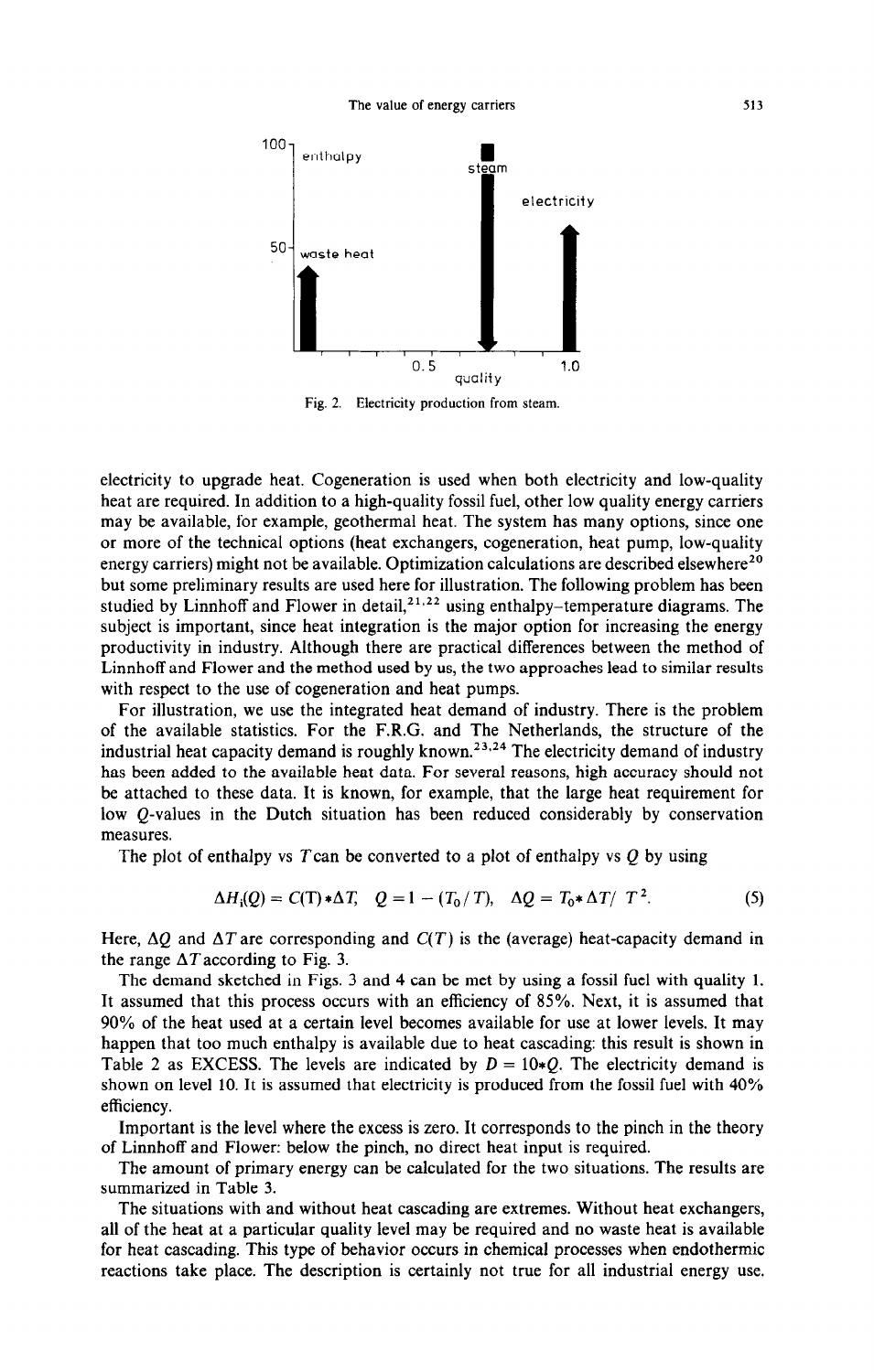

Fig. 3. Industrial heat capacity demand in West Germany and The Netherlands.



Fig. 4.  $H - Q$  diagram for West Germany and The Netherlands (electricity demand added at  $Q = 1$ ).

There are many processes, which require high temperature in order to run sufficiently fast. They may not need an energy input and, in some cases, additional energy is even obtained. The second case, with heat cascading on all levels, is also extreme in the sense that all demands are supposed to be available for reuse with 10% loss in enthalpy and 0.1 loss in quality. The real situation is somewhere between these two extremes and further data are required to analyze different demands.

We must keep in mind that the demands, as used here, do not give any indication about process efficiency. Energy conservation in the industry has been studied extensively (see, for examples Refs. 18 and 22). We deal with the efficiency of the supply system and integration of the supply system with demand, which is important, when prices of the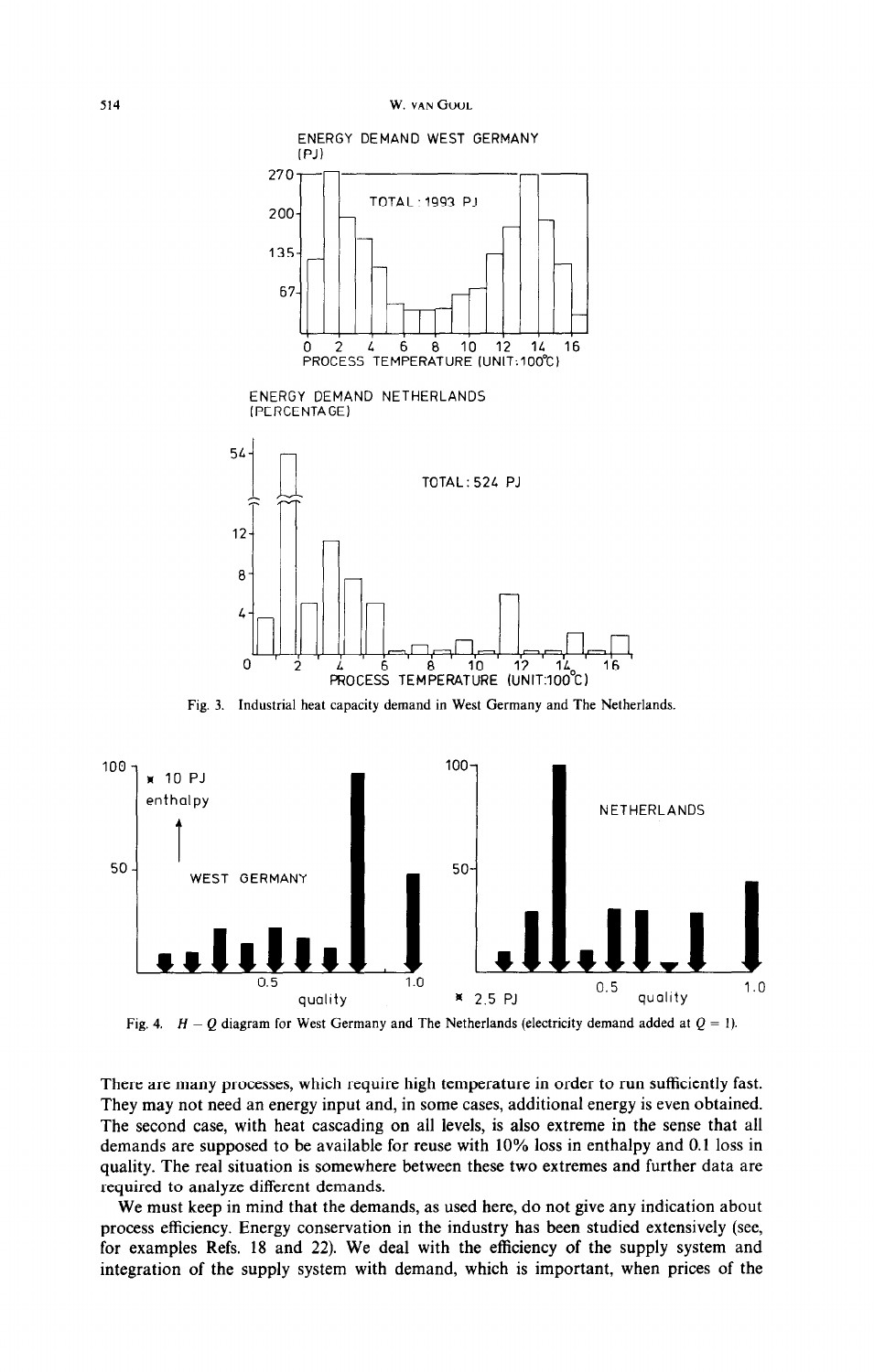### The value of energy carriers 515

| The Netherlands | Level | Demand | Direct energy | Excess |  |
|-----------------|-------|--------|---------------|--------|--|
|                 |       | 23     | 0             | 198    |  |
|                 | 2     | 72     | $\Omega$      | 156    |  |
|                 | 3     | 253    | 181           | 0      |  |
|                 | 4     | 24     | 0             | 50     |  |
|                 | 5     | 75     | 0             | 7      |  |
|                 | 6     | 74     | 0             | 15     |  |
|                 | 7     | 9      | 0             | 81     |  |
|                 | 8     | 70     | 0             | 27     |  |
|                 | 9     | 0      | 0             | 97     |  |
| (Electricity)   | 10    | 108    | 108           | 0      |  |
|                 |       |        |               |        |  |
| West Germany    | 1     | 93     | 0             | 673    |  |
|                 | 2     | 100    | 0             | 676    |  |
|                 | 3     | 207    | 0             | 590    |  |
|                 | 4     | 137    | 0             | 674    |  |
|                 | 5     | 218    | 0             | 614    |  |
|                 | 6     | 161    | 0             | 687    |  |
|                 | 7     | 120    | 0             | 740    |  |
|                 |       |        |               |        |  |
|                 | 8     | 956    | 524           | 0      |  |
|                 | 9     | 0      | 0             | 432    |  |

Table 2. Fultilhnent of energy demand (heat cascading available)

Table 3. Required enthalpy and energy (in PJ)

|                                         | The Netherlands | West Germany |
|-----------------------------------------|-----------------|--------------|
| 10                                      |                 |              |
| Enthalpy demand = $\Sigma H(D)$         | 708             | 2473         |
| $D = 1$                                 |                 |              |
| 10                                      |                 |              |
| Exergy demand = $\Sigma 0.1 * D * H(D)$ | 354             | 1681         |
| $D = 1$                                 |                 |              |
| Fuel required (Enthalpy $=$ Exergy)     |                 |              |
| Without heat cascading                  | 976             | 3544         |
| With heat cascading                     | 483             | 1816         |

intermediate supplies are considered with heat cascading. It must generally be assumed that energy becoming available at level  $D - 1$ , after use at level *D*, has to be sold on the energy market. When it could have been used by the owner of the plant with demand *D,*  it should have been used in the plant itself to decrease demands at lower levels.

## THE VALUE OF ENERGY CARRIERS

Returning to the value problem, the following conclusions can be obtained from the calculated data.

It often happens that a single fuel, such as oil, is used to drive the plant, the complex or even the country. When several fuels with quality  $Q = 1$  are used, they may be lumped together, as was done in the calculations for Tables 2 and 3. Then there is no difference between enthalpy and exergy calculations. Optimization shows the lowest amount of fuel required theoretically. The values of the energy carriers are equivalent and their price setting is identical, whether enthalpy or exergy is used as basis.

However, when several inputs are used or when several energy outputs are obtained simultaneously, the value problem becomes more interesting. We assume, for example, that another resource with quality 0.3 is available. In the Dutch situation, we can use this resource to meet the direct energy on level 3 (181 PJ). The total exergy input into the system decreases by this substitution. According to the suggestions mentioned earlier, the low-quality resource should be priced 0.3 times the price of the high-quality resource. Economically, however, any price lower than the price of the high-quality carrier would be sufficient for the switch. In the F.R.G., there is no need at all for direct energy input at the lower levels. Consequently, both the physical and economic values of the low quality fuel are zero.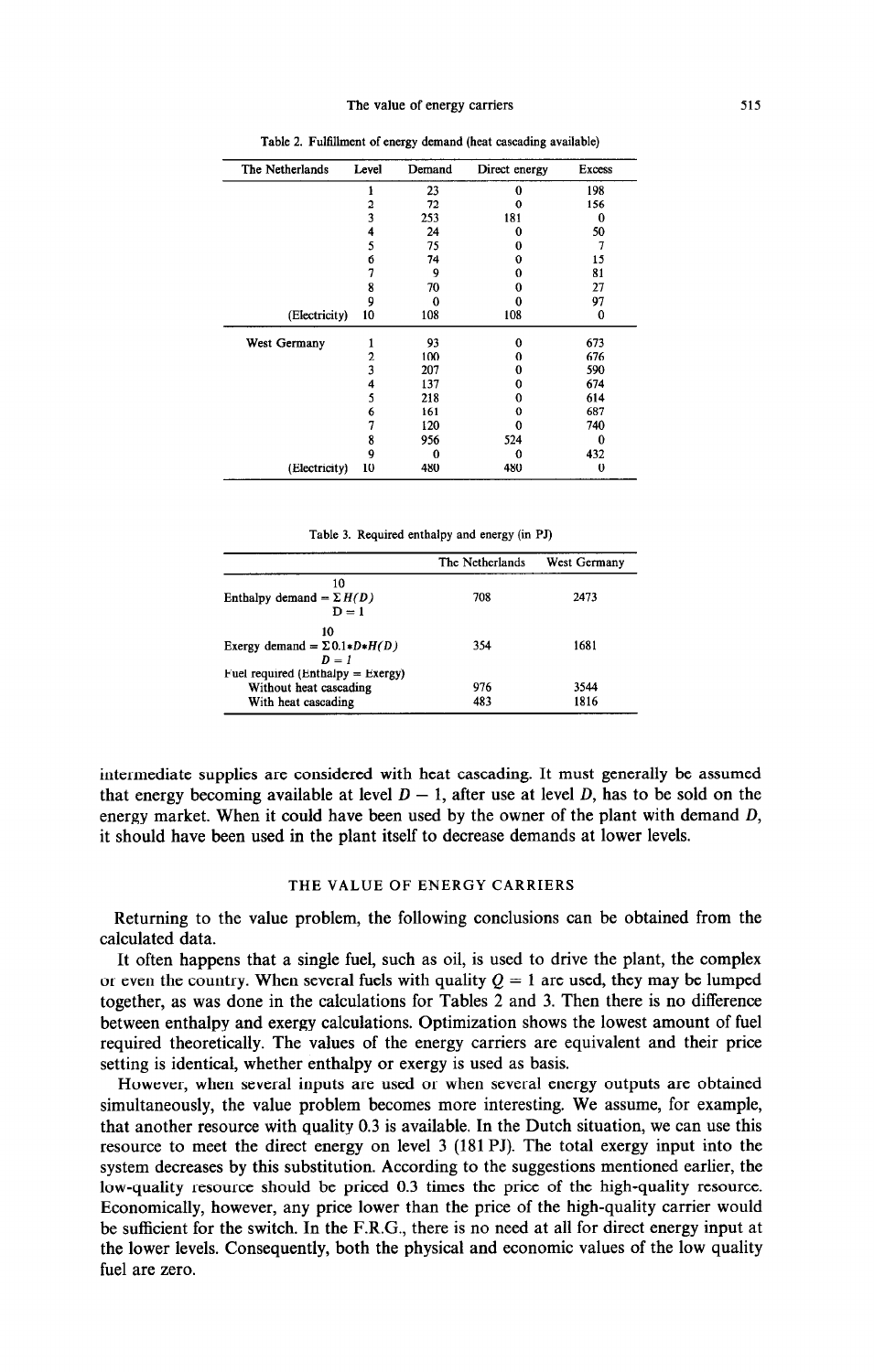516 W. **VANGOOL** 

This example shows that the physical and the economic values of energy carriers are influenced by the structure of the demand, by the availability of technical options, and by the way the economic optimization works.

### CONCLUSIONS

It is possible to define the enthalpy and exergy of energy carriers and to optimize complex demand and supply interactions. Enthalpy and exergy optimization do not necessarily lead to the same result. The contribution of each carrier may be established and thus its value under optimization. The result depends on the structure of the demand and other factors, which means that an energy carrier may be valuable in one situation and worthless in another. Thus, it is not possible to establish values for the energy carriers that will be generally meaningful. There is no single physical property (including exergy) that can be used as a base for the economic price of energy carriers. The interaction between energy analysis and economic evaluation is further complicated by the fact that the availability of technical options which influence energy optimization may be excluded economically because of investment cost. Other factors will change the final outcome of the optimization. A complete analysis must deal with the trade-off between energy, environment and economic values.<sup>25</sup>

#### REFERENCES

- 1. Second Law Analysis of Energy Devices and Processes, Energy 5, 665-1012 (1980).
- 2. R. A. Gaggioli, *Thermodynamics: Second Law Analysis.* ACS Symposium Series 122, American Chemical Society, Washington, DC. (1980).
- 3. R. A. Gaggioli, *Efficiency and Costing*. ACS Symposium Series 235, American Chemical Society, Washingto D.C. (1983).
- 4. H. D. Baehr, *Thermodynamik.* Springer-Verlag, Berlin (1978).
- 5. A. Gardel, Energy-Economy *and Perspective.* Pergamon Press, Oxford (1979).
- 6. J. Kestin, *Energy 5, 679-692 (1980).*
- I. *S.* J. Luis Rodriquez, Calculation of Available-Energy Quantities, Ref. 2, pp. 39-59.
- 8. T. A. Brzustowski, Energy 5, 743-755 (1980).
- 9. R. A. Gaggioli, Second Law Analysis for Process and Energy Engineering, Ref. 3, pp. 3-50.
- 10 R. A. Gaggioli and W. J. Wepfer, *Energy 5, 823-837 (1980).*
- 11. R. Evans and Y. El-Sayed, Trans. *ASME Engng Power 92, 27 (1970).*
- *12. G.* M. Reistad and R. A. Gaggioli, Available-Energy Costing, Ref. 2 pp. 143-159.
- 13. W. J. Wepfer, Applications of Available-Energy Accounting, Ref. 2, pp 161-186.
- 14. W. van Gool, *Energy 5,783-792 (1980).*
- *15.* E. P. Gyftopoulos and T. F. Widmer, Availability Analysis: The Combined Energy and Entropy Balance, Ref. 2, pp. 61-75.
- 16. M. W. Thring, The **Science of Flames** and Furnaces. Chapman & Hall, London (1962).
- 17. J. D. Gilchrist, *Fuels, Furnaces and Refractories.* Pergamon Press, Oxford (1977).
- 18. W. F. Kenney, *Energy Conservation in the Process Industries.* Academic Press, Orlando (1983).
- 19. G. M. Reistad, Available-Energy Utilization in the United States.
- 20. W. van Go01 and R. Kiimmel, Limits for Cost and Energy Optimization in Macrosystems, *8th A. Intern.*  Conf. Int. Ass. Energy Economists, Vol. I, pp. 90-106. Tokyo (1986).
- 21. B. Linnhoff and J. R. Flower, *AIChE .I. 24,* 633, 642 (1978).
- 22. B. Linnhoff et al. User Guide on Process Integration for the Efficient Use of *Energy*. The Insitution of Chemical Engineers, Rugby (1982).
- 23. A. H. Boot and F. G. H. van Wees, Industriele Proceswarmte in Relatie tot het Temperatuumiveau, Report ESC-21, Energie Studie Centrum, Petten, The Netherlands (1982).
- 24. W. van Go01 and H. ter Horst, Exergy Efficiency of Industrial Energy Use, in *Energy, Materials and Money,*  Symposium Series No 78, The Institution of Chemical Engineers, Rugby (1982).
- 25. W. van Go01 and J. J. C. Bruggink (Eds), *Energy and 7ime in rhe Economic and Physicnl* Sciences. North-Holland, Amsterdam (1985).

### APPENDIX

#### *Carnot Factor*

In Fig. Al, the number of particles is given as a function of the energy for two temperatures. In the transition from high to low temperature, we expect a conversion into work from the particles of the non-overlapping part when the proper device is available. In Fig. A2, the corresponding energy is plotted. The transition from area I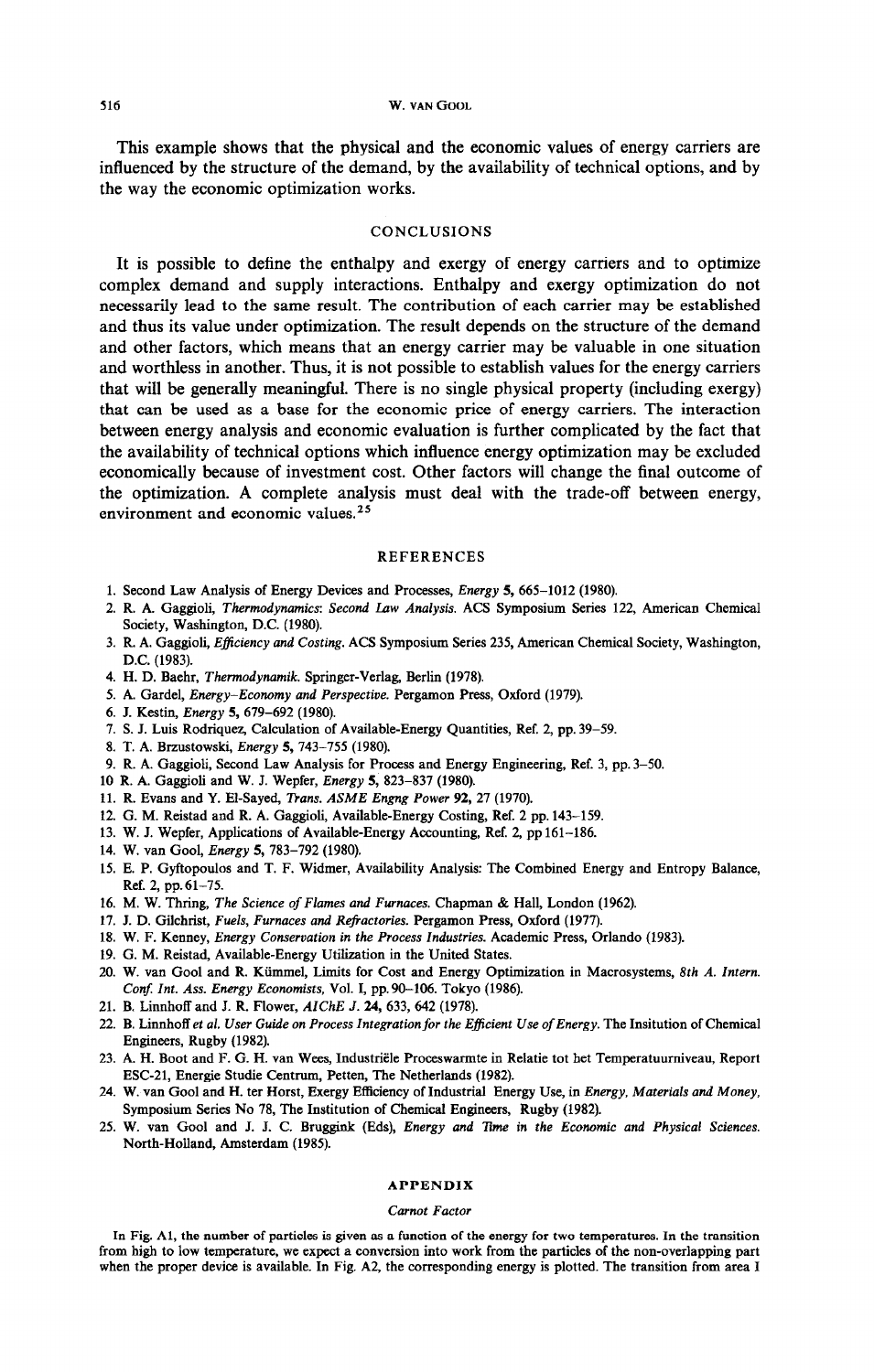

Fig. A2. Energy available for conversion follows from the transition  $I \rightarrow III$ .